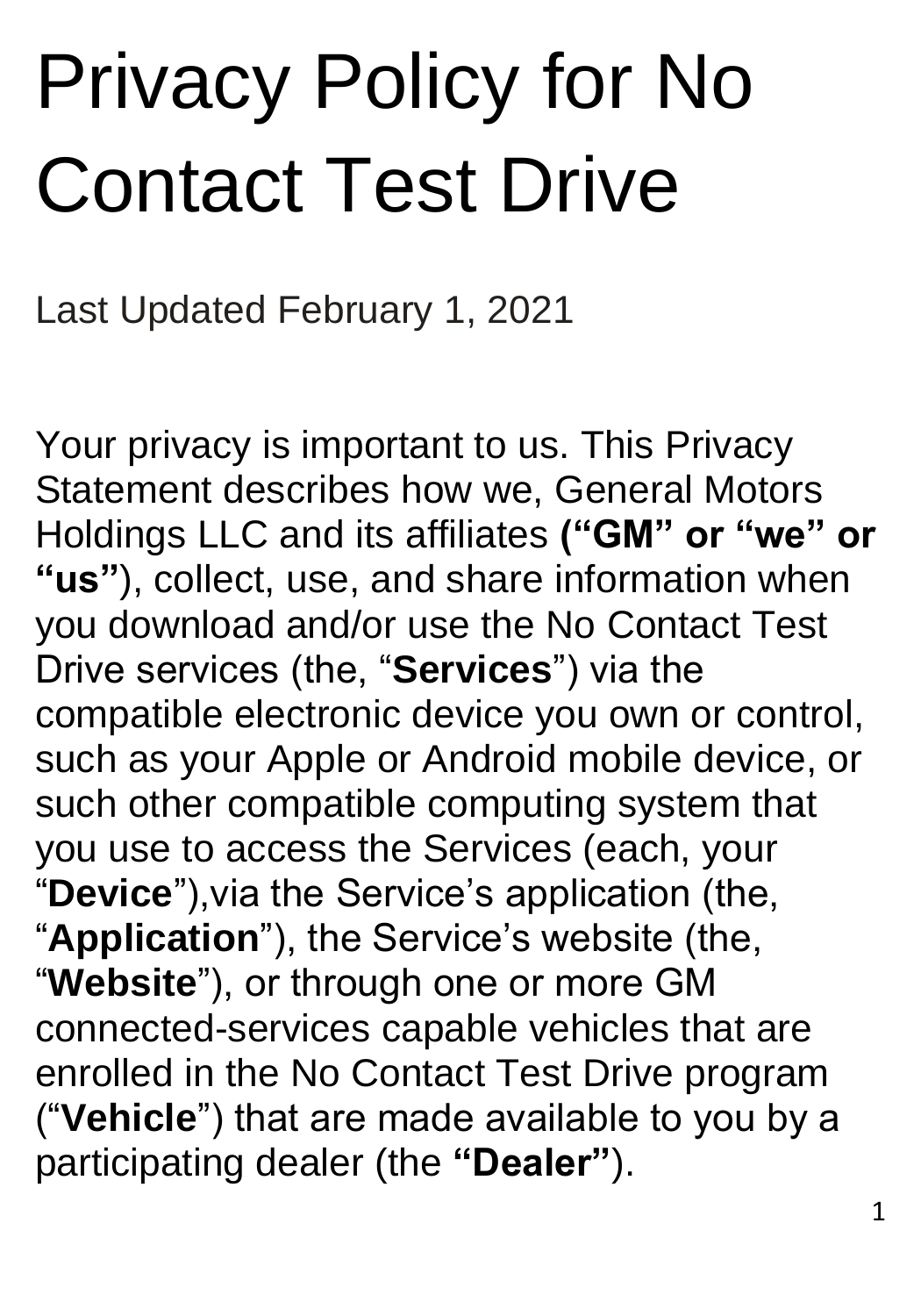This Privacy Statement incorporates the OnStar Privacy Statement, which is posted at www.onstar.com/privacy. Together these privacy statements describe our privacy practices for the Services. Capitalized terms, if not defined in this Privacy Statement, are defined in the OnStar Privacy Statement.

GM and the Dealer, and any authorized representatives of the Dealer, may be able to see certain information about you or the Vehicle through the Services if the Vehicle is equipped with GM connected services. It is your responsibility to notify any passengers of this Privacy Statement and the information that may be accessible via GM connected services.

## **Information We Collect**

When you access the Services, we may collect:

- Information you input into the Service through the Application or Website, such as name, email, phone number, address;
- Information you provide in connection with the Services, including your valid state-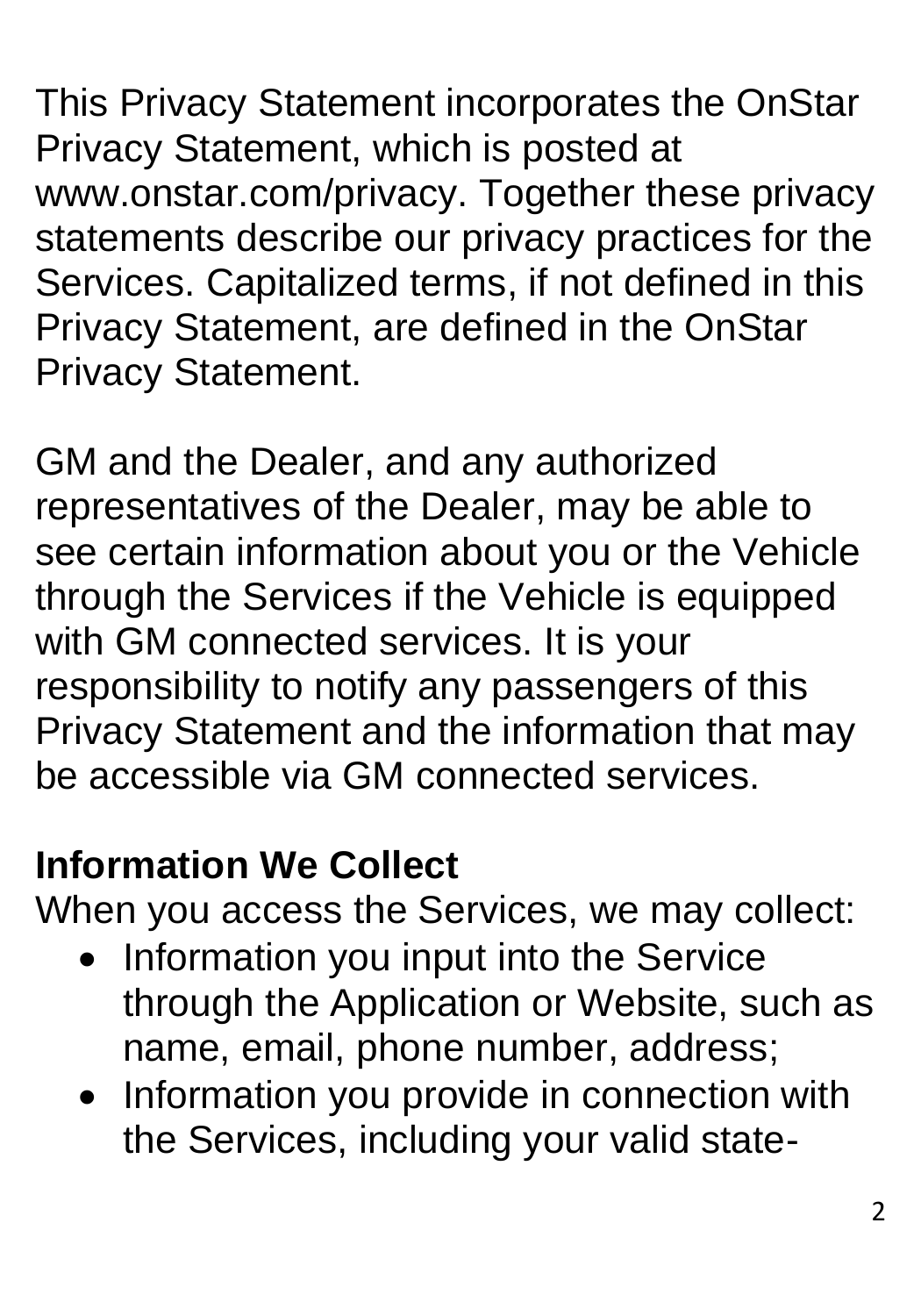issued Driver's License and proof of current automotive insurance, and the information contained within each of these items;

- Device information, such as the location of your Device, Device type, Device operating system, Internet Protocol (IP) address, unique identifier, type of browser, Internet service provider, information about your use of the Application, and phone number;
- Information about your use of the Application or Website, including pending and past No Contact Test Driver reservations and requests, screen view time, scrolling, specific actions to activate features and/or otherwise navigate the application, reactions to alerts, searches, and your interactions with in-application marketing offers; and
- If enabled with GM connected services, information about your use of the Vehicle, including operational and safety related information such as GPS location, speed, air bag deployments, crash avoidance alerts, impact data, safety system status, braking events, accelerating events,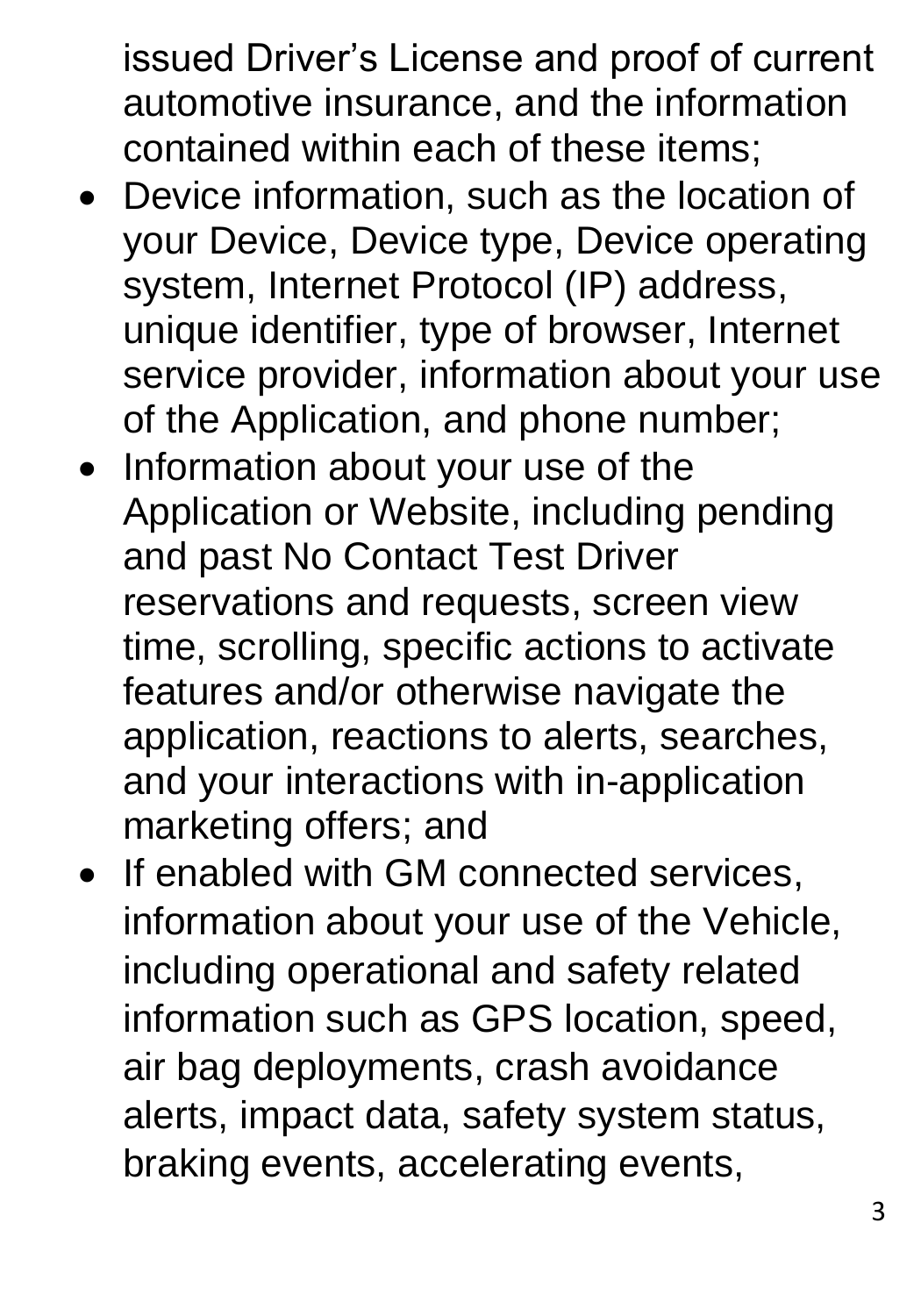swerving/cornering events, event data recorder (EDR) data, seat belt settings, vehicle direction (heading), camera image and sensor data, voice command information, stability control or anti-lock events, security/theft alerts, infotainment system usage, and WiFi data usage.

We collect and treat this information as described in this Privacy Statement and the OnStar Privacy Statement.

# **Use of Your Information**

We use the information we collect to:

- Provide the Services:
- Communicate with you about your account or the Services;
- To develop new products and services;
- Provide product and service updates;
- Provide you with marketing offers that may interest you;
- Improve, troubleshoot, and evaluate the use of our products and Services (including the Application and the Website);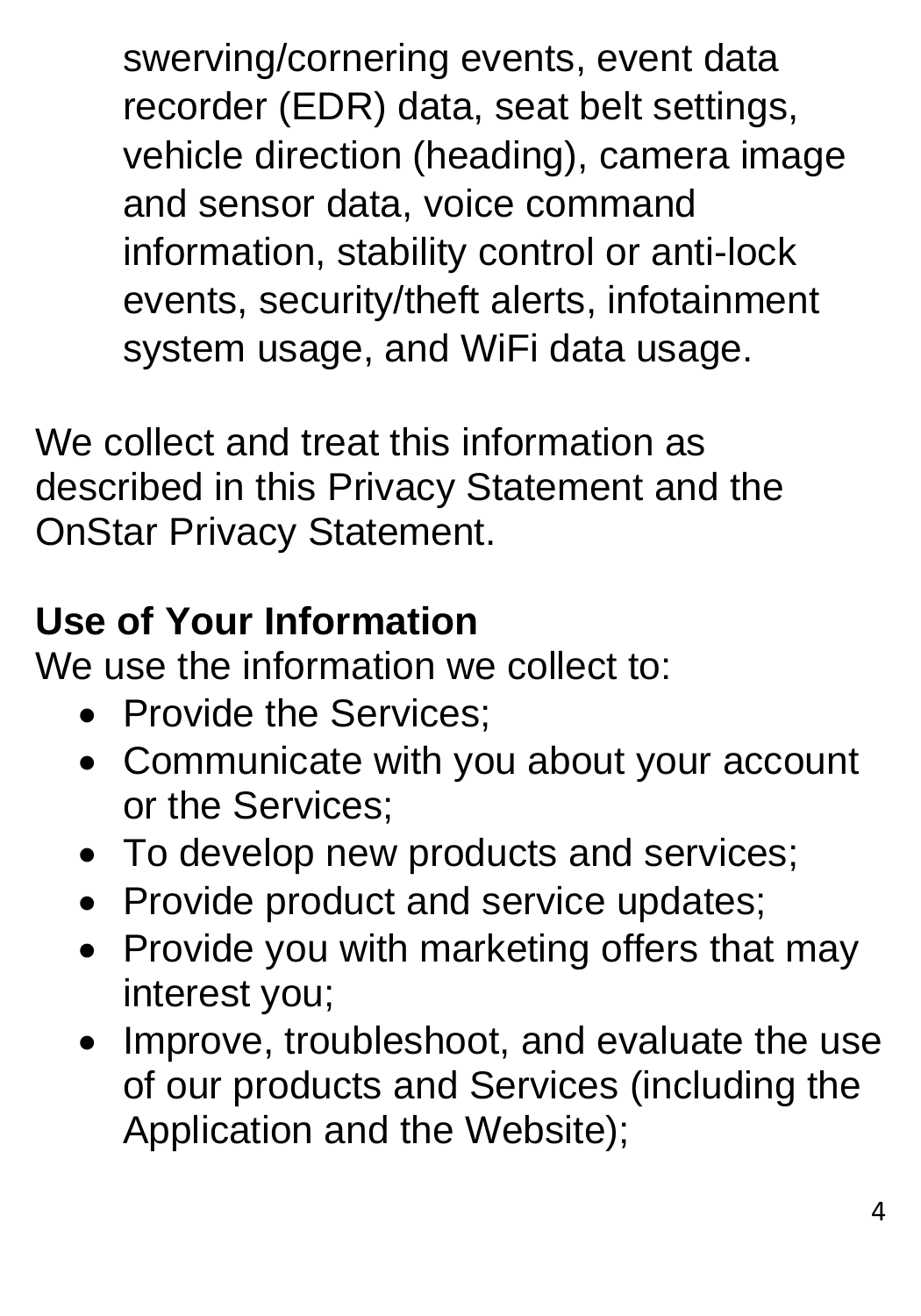- Evaluate the quality, safety, and security of our products, services, and Vehicles;
- Protect the safety of you or others;
- For research, evaluation of use, and troubleshooting purpose; and
- Perform analytics across your Devices

Where required, we will anonymize your information in a way that it can't reasonably be associated with you or your vehicle. We may use anonymized information or share it with third parties for any legitimate business purpose.

Communications with you in connection with these uses may be via mail, telephone, e-mail, text message and other electronic messages, through the in-vehicle OnStar system or via our websites and applications.

## **Restricting the Collection of Location Information**

You can restrict our access to and collection of the location of your Device or Vehicle by disabling location-sharing on your Device or the Vehicle, if that feature is available. The Dealer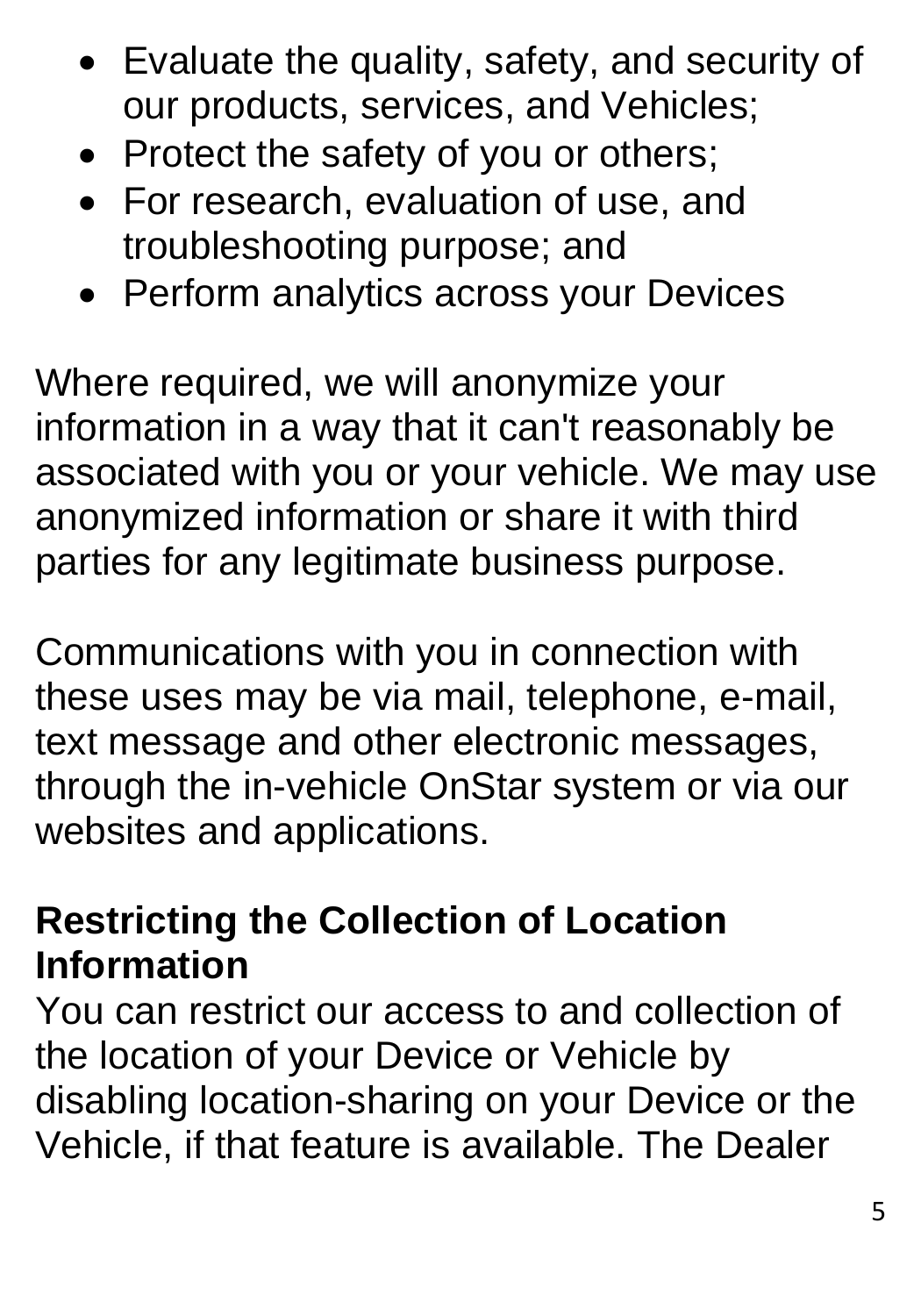may have restrictions on disabling location sharing on the Vehicle. Please consult with the Dealer before disabling location sharing on the Vehicle.

# **Sharing of Information**

We share the information we collect as described in this Privacy Statement and the OnStar Privacy Statement. We may share your information with:

- The Dealer, for the purposes set forth above in "Use of Your Information";
- Third party service providers working on our behalf;
- Emergency service providers;
- Others when required by law or to comply with legal obligations;
- To protect the safety and rights of you and others;
- For product safety and security purposes;
- For the purposes described in the OnStar Privacy Statement; and
- Those with whom you ask us to share this information.

# **Your Obligations**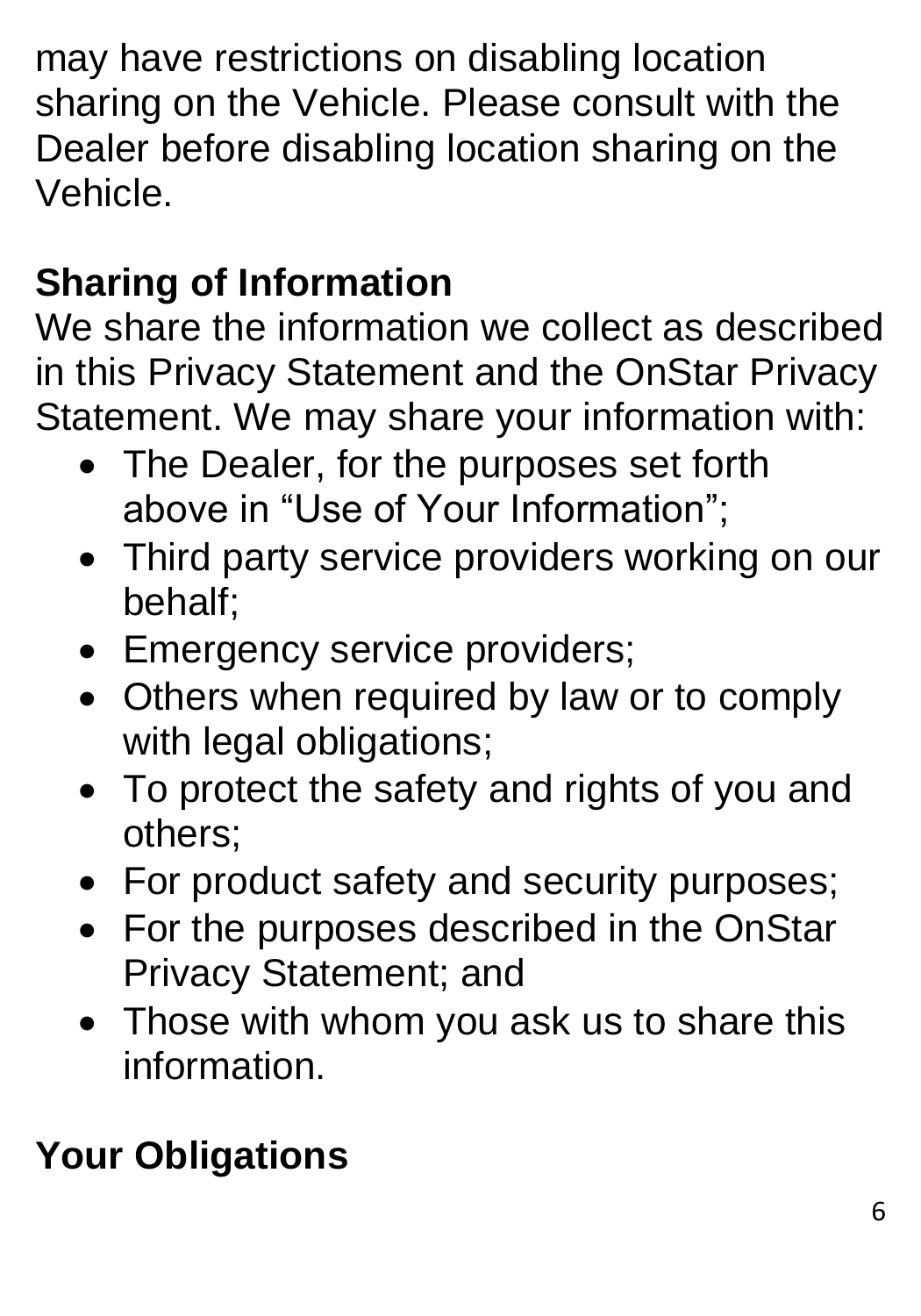We rely on you to inform any persons using your Device or the Vehicle about this Privacy Statement and the privacy choices you have made. We also rely on you to obtain any necessary consents for the information you provide to us, including any personal information of others.

#### **Cookies and Tracking Technologies**

GM products and services use cookies, web beacons, pixels and other device tracking technologies that allow us to identify you on your devices in a unique manner, such as through IP address or VIN (collectively, "**Cookies**"), to gather information about your activity, such as demographic data, browser type, pages visited, activities conducted on the page, and the day and time of your visit. We use Cookies, sometimes across devices, to measure your activity, remember your preferences, maximize and improve the performance of our website, products and services, and customize your experience (for example, maintaining your account login or contact information, help you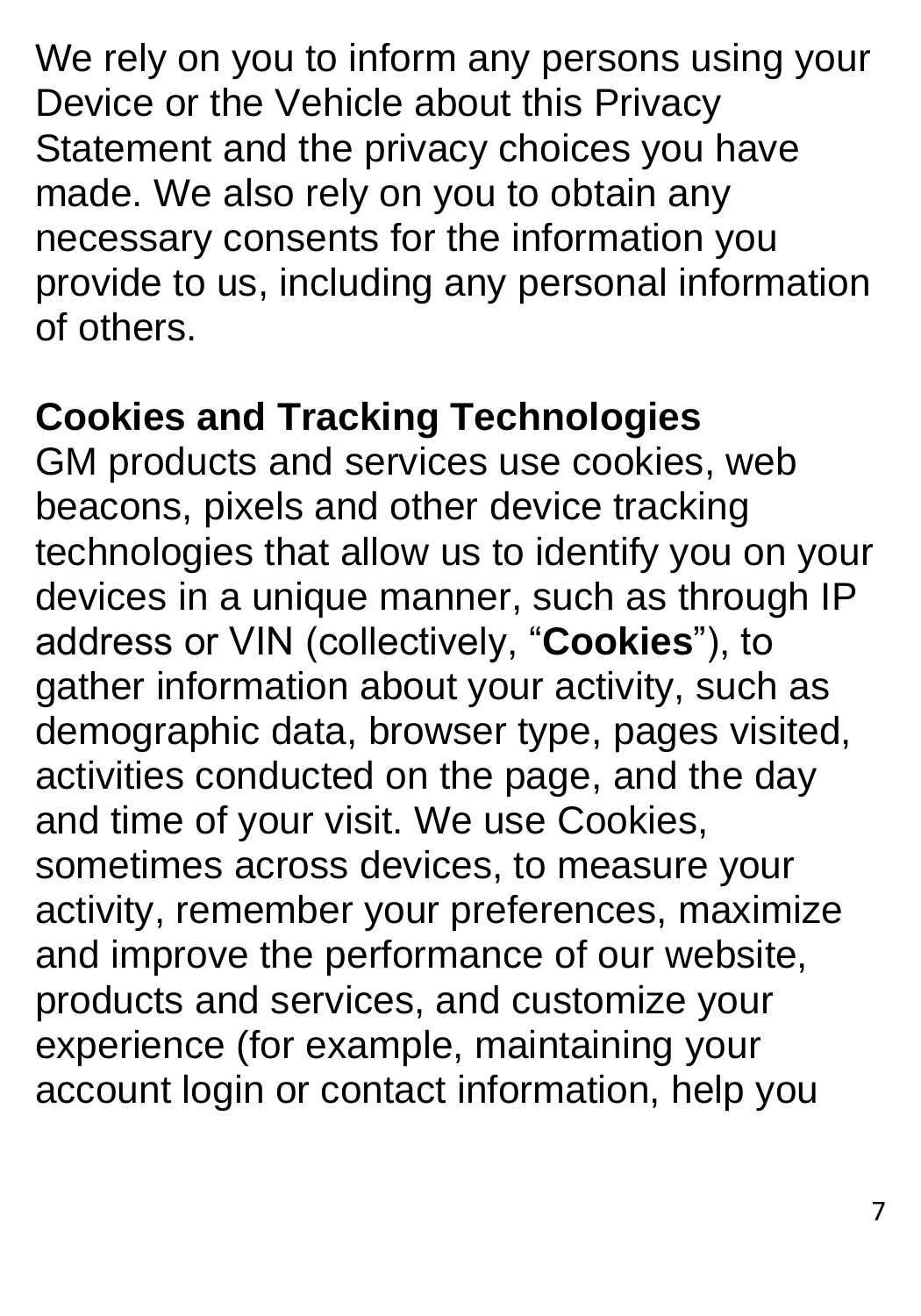locate a nearby dealer, and autofill fields on forms).

We may also combine this information with other information collected online or offline about you, including information provided by third party sources, and it may be used or shared for the purposes described in this Privacy Statement. We may also allow third party advertising and personalization partners to use Cookies on the Website in order to develop personalized content and appropriate advertising based on your visits over time on GM websites and applications and non-GM websites and applications. This information may also be used to evaluate our online advertising campaigns or to tailor promotions and other marketing messages to you.

Similarly, we may also place Cookies in our emails to measure the effectiveness of our email campaigns by identifying the individuals who open or act upon an email message, when an email message is opened, how many times an email message is forwarded, the type of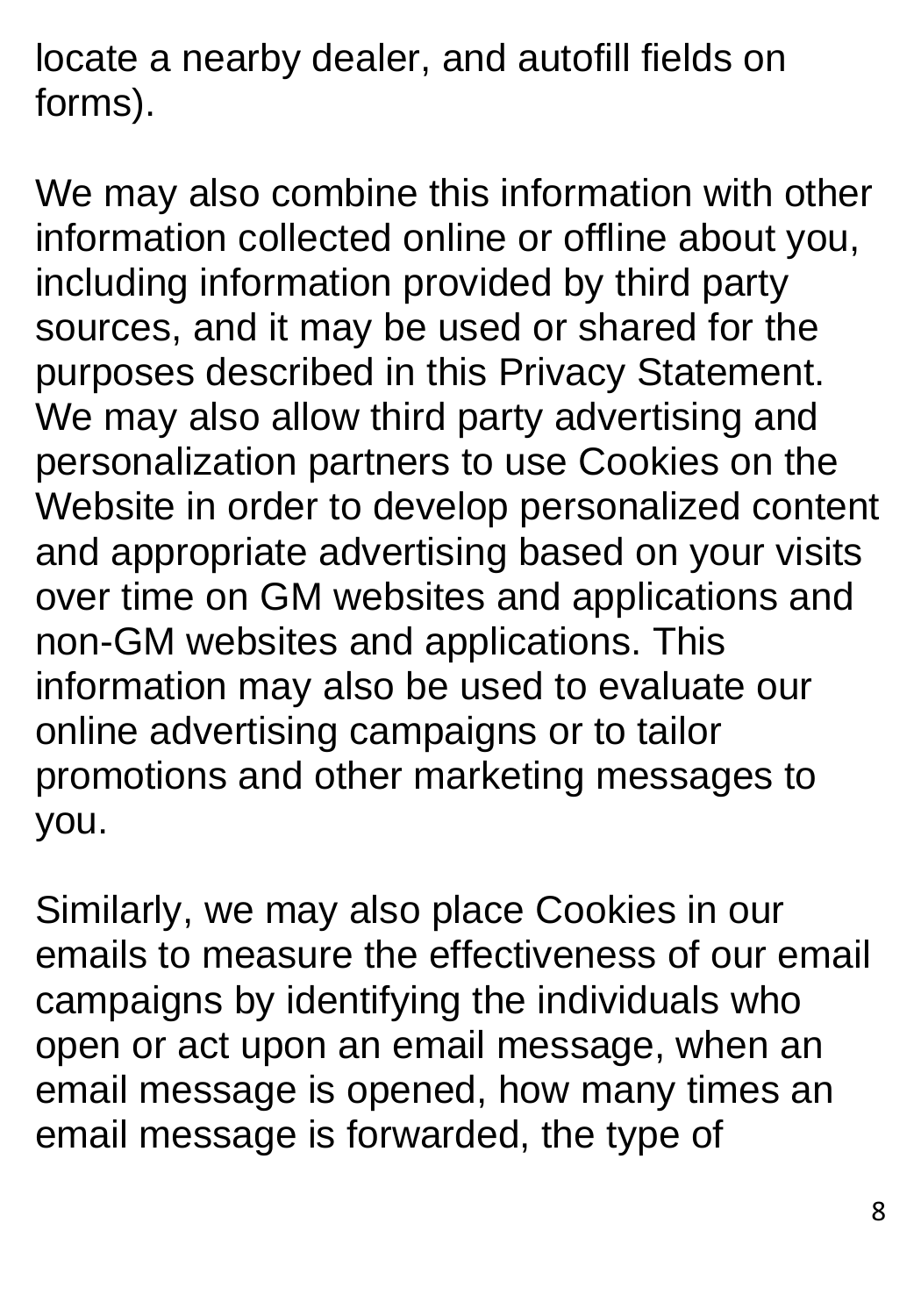software, device, operating system and browser used to deliver the email and any URL accessed through our email message.

California Do-Not-Track. At this time, we do not honor website browsers' "do not track" signals. However, you may refuse or delete cookies, and otherwise express your choices on marketing issues as described above.

## **Limiting Marketing and Promotional Communications**

You may choose to limit the marketing and promotional communications we send you. You can do this by visiting

www.gmcontactpreferences.com and updating your contact preferences. We will also provide opt-out instructions in all of our promotional communication channels; for example, an Unsubscribe option will appear at the bottom of all marketing-related emails.

## **Security**

We use technical, administrative, and physical safeguards designed to protect your information